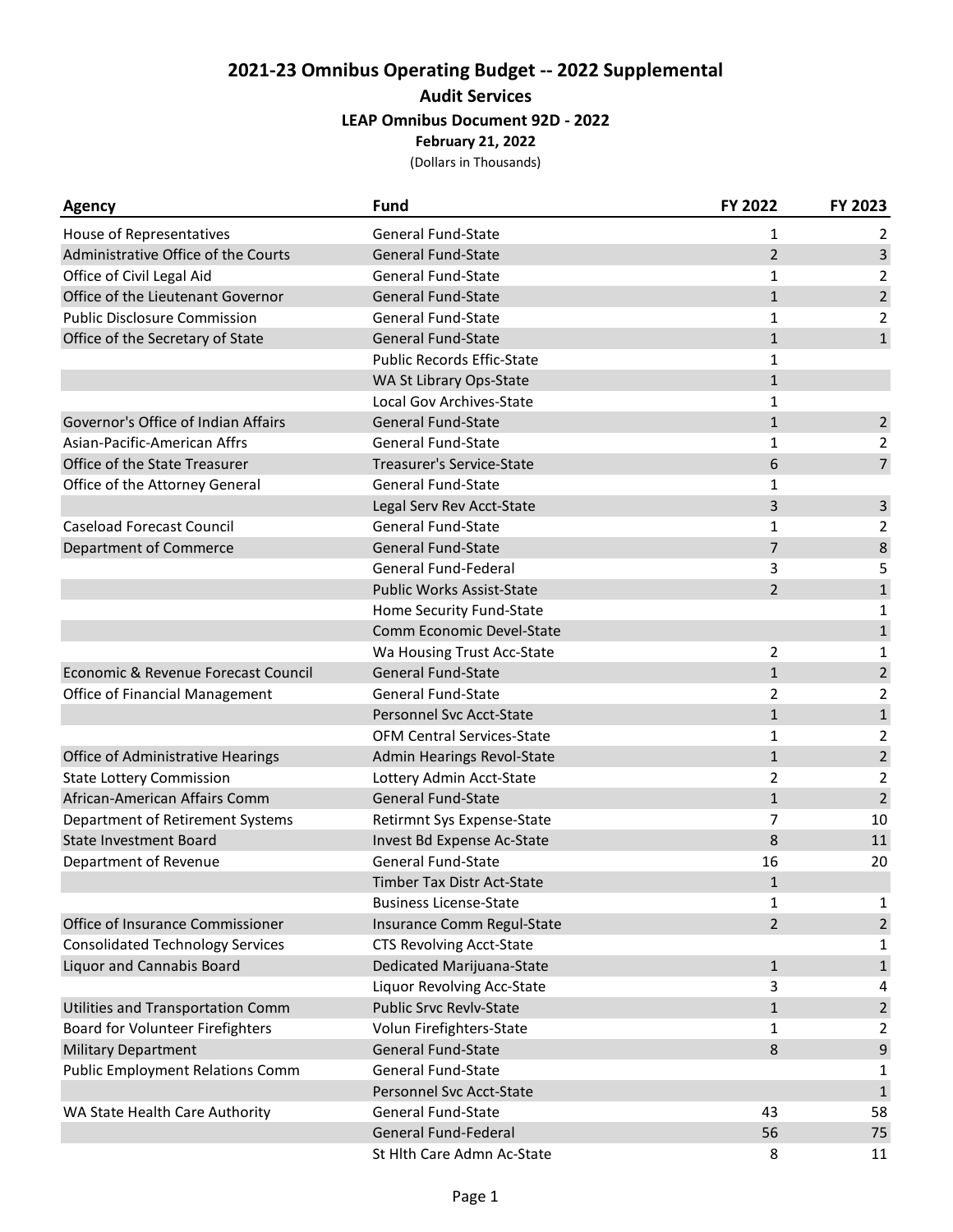## **2021-23 Omnibus Operating Budget -- 2022 Supplemental Audit Services LEAP Omnibus Document 92D - 2022 February 21, 2022**

(Dollars in Thousands)

| <b>Agency</b>                             | <b>Fund</b>                       | FY 2022        | FY 2023                 |
|-------------------------------------------|-----------------------------------|----------------|-------------------------|
|                                           | School Employees' In-State        | 6              | $\bf 8$                 |
| Human Rights Commission                   | General Fund-State                | 1              | $\overline{2}$          |
| <b>Criminal Justice Training Comm</b>     | <b>General Fund-State</b>         | $\mathbf{1}$   | $\overline{2}$          |
| Department of Labor and Industries        | <b>Accident Account-State</b>     | 11             | 13                      |
|                                           | Medical Aid Account-State         | 10             | 12                      |
| Department of Health                      | <b>General Fund-State</b>         | 3              | 4                       |
|                                           | General Fund-Federal              | 8              | 10                      |
|                                           | <b>General Fund-Local</b>         | 3              | 5                       |
|                                           | <b>Health Prfessns Acct-State</b> | $\overline{2}$ | $\overline{\mathbf{3}}$ |
|                                           | Drinking Water Assis-Federal      | $\mathbf{1}$   | $\mathbf{1}$            |
| Department of Veterans' Affairs           | General Fund-State                | 5              | $\overline{7}$          |
| Children, Youth, and Families             | <b>General Fund-State</b>         | 24             | 30                      |
|                                           | General Fund-Federal              | 11             | 15                      |
| <b>Department of Corrections</b>          | <b>General Fund-State</b>         | 25             | 33                      |
| Dept of Services for the Blind            | <b>General Fund-State</b>         | $\mathbf{1}$   |                         |
|                                           | General Fund-Federal              | $\mathbf{1}$   | $\overline{2}$          |
| <b>Employment Security Department</b>     | General Fund-Federal              | $\overline{2}$ | $\overline{3}$          |
|                                           | General Fund-Local                | 4              | 6                       |
|                                           | Unemploy Comp Admin-Federal       | 30             | 38                      |
|                                           | Admin Contingen Acct-State        |                | 1                       |
|                                           | <b>Employment Service-State</b>   | $\overline{4}$ | $\pmb{4}$               |
|                                           | Fam Med Lv Insurance-State        | 6              | $\overline{7}$          |
| Dept of Social and Health Services        | <b>General Fund-State</b>         | 82             | 108                     |
|                                           | General Fund-Federal              | 40             | 53                      |
| Columbia River Gorge Commission           | <b>General Fund-State</b>         | $\mathbf{1}$   | $\mathbf 1$             |
|                                           | General Fund-Local                |                | 1                       |
| Department of Ecology                     | <b>General Fund-State</b>         | $\overline{2}$ | $\overline{2}$          |
|                                           | Waste Reduct/Recycle-State        |                | 1                       |
|                                           | <b>Water Quality Permit-State</b> | $\overline{2}$ | 3                       |
|                                           | Hazardous Waste-State             | 1              |                         |
|                                           | Radioactive Mixed-State           | $\mathbf{1}$   | $\,1\,$                 |
|                                           | Oil Spill Prevn Acct-State        | $\mathbf{1}$   |                         |
|                                           | <b>Model Toxics Oper-State</b>    | 8              | 11                      |
| <b>State Parks and Recreation Comm</b>    | Parks Renewal Acct-State          | 4              | 6                       |
| <b>Recreation and Conservation Office</b> | <b>Recreation Resources-State</b> |                | $\mathbf 1$             |
| Environ & Land Use Hearings Office        | <b>General Fund-State</b>         | 1              | $\overline{2}$          |
| Dept of Fish and Wildlife                 | <b>General Fund-State</b>         | $\overline{7}$ | $\bf 8$                 |
|                                           | Fish Wildlife Consv-State         | $\overline{7}$ | 9                       |
| <b>Puget Sound Partnership</b>            | <b>General Fund-State</b>         | $\mathbf{1}$   | $1\,$                   |
|                                           | General Fund-Federal              |                | 1                       |
| Department of Natural Resources           | General Fund-State                | 3              | $\overline{4}$          |
|                                           | Forest Development-State          | $\overline{2}$ | 2                       |
|                                           | <b>Aquatic Lands Acct-State</b>   | $\mathbf{1}$   |                         |
|                                           | Res Mgmt Cost Acct-State          | 4              | 5                       |
|                                           | <b>Model Toxics Oper-State</b>    | $\mathbf{1}$   |                         |